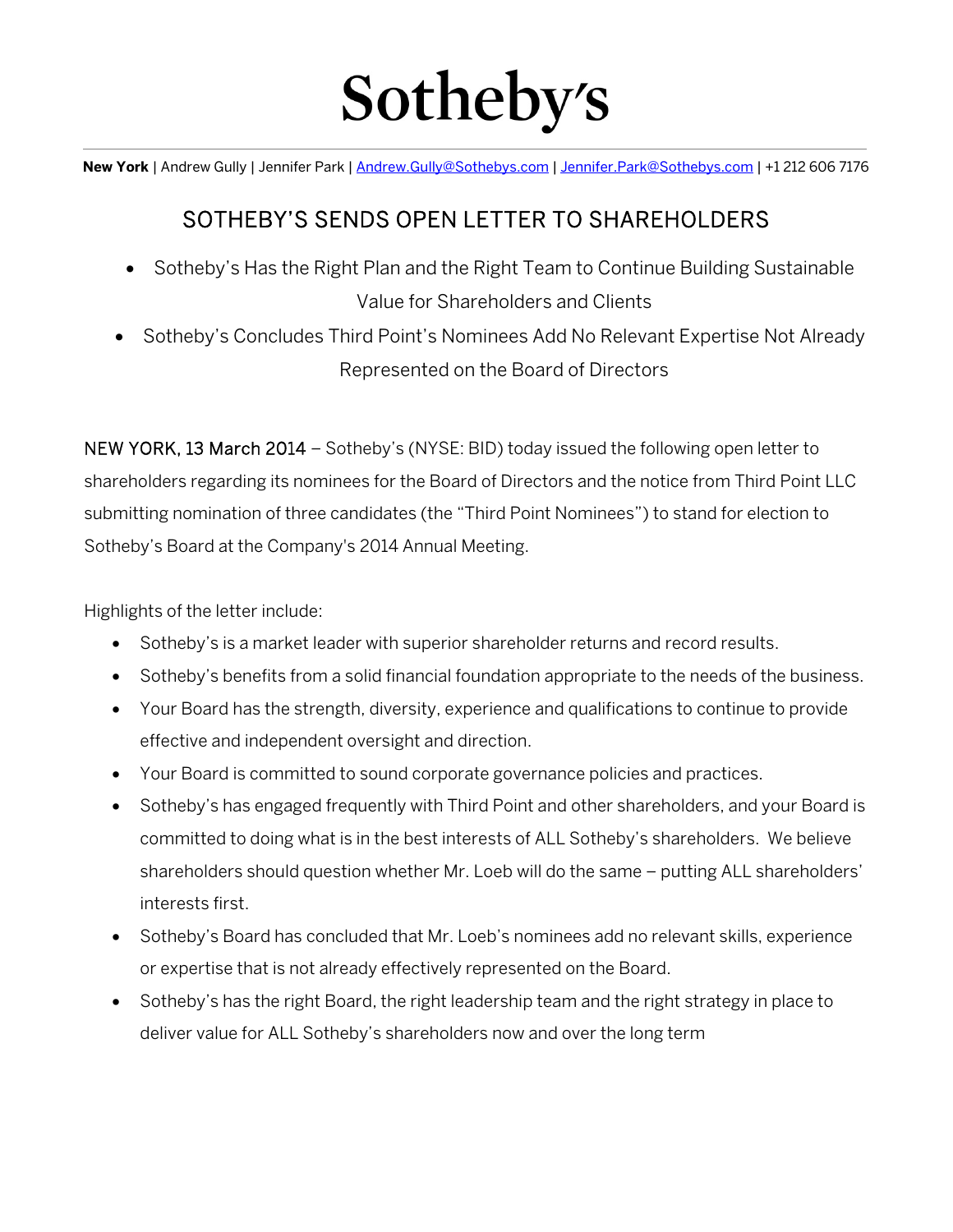## 13 March 2014

Dear Sotheby's Shareholder:

The Nominating and Corporate Governance Committee of Sotheby's Board of Directors has carefully considered the director nominations put forth by Third Point. The composition of your Board is something Sotheby's takes very seriously, as the experience and expertise of its directors have been and will continue to be important to enabling the Company's success.

Indeed, under the leadership and guidance of your Board of Directors, Sotheby's has delivered strong financial performance and superior shareholder returns, including a total shareholder return of 32.5% over the last year. Your Board is independent, active, engaged and focused on shareholder value. We believe your Board has the skills and expertise necessary to continue Sotheby's track record of success.

In contrast, we believe the Third Point Nominees – Daniel S. Loeb, Olivier Reza and Harry J. Wilson – add no experience or expertise that is not already represented or that is relevant to the Company's business, strategies or goals. Accordingly, based on the recommendation of the Nominating and Corporate Governance Committee, the Board has unanimously determined to reject the Third Point Nominees.

## Sotheby's is a market leader with superior shareholder returns and record results.

Sotheby's has delivered superior shareholder returns and record results over both the short and long term.

- The Company's stock price remains near historic highs and has exceeded the S&P Midcap Index over the one, five and ten year periods.
- For 2013, Sotheby's reported record consolidated sales of \$6.3 billion, an 11% increase in total revenues to \$853.7 million and a 20% increase in net income to \$130.0 million.
- Sotheby's saw transactions from 50% of our top clients in 2013, representing more than a 20% increase in business from this client segment. Furthermore, in 2013, the number of first time buyers grew 17%, which represented 30% of all bidders during the year.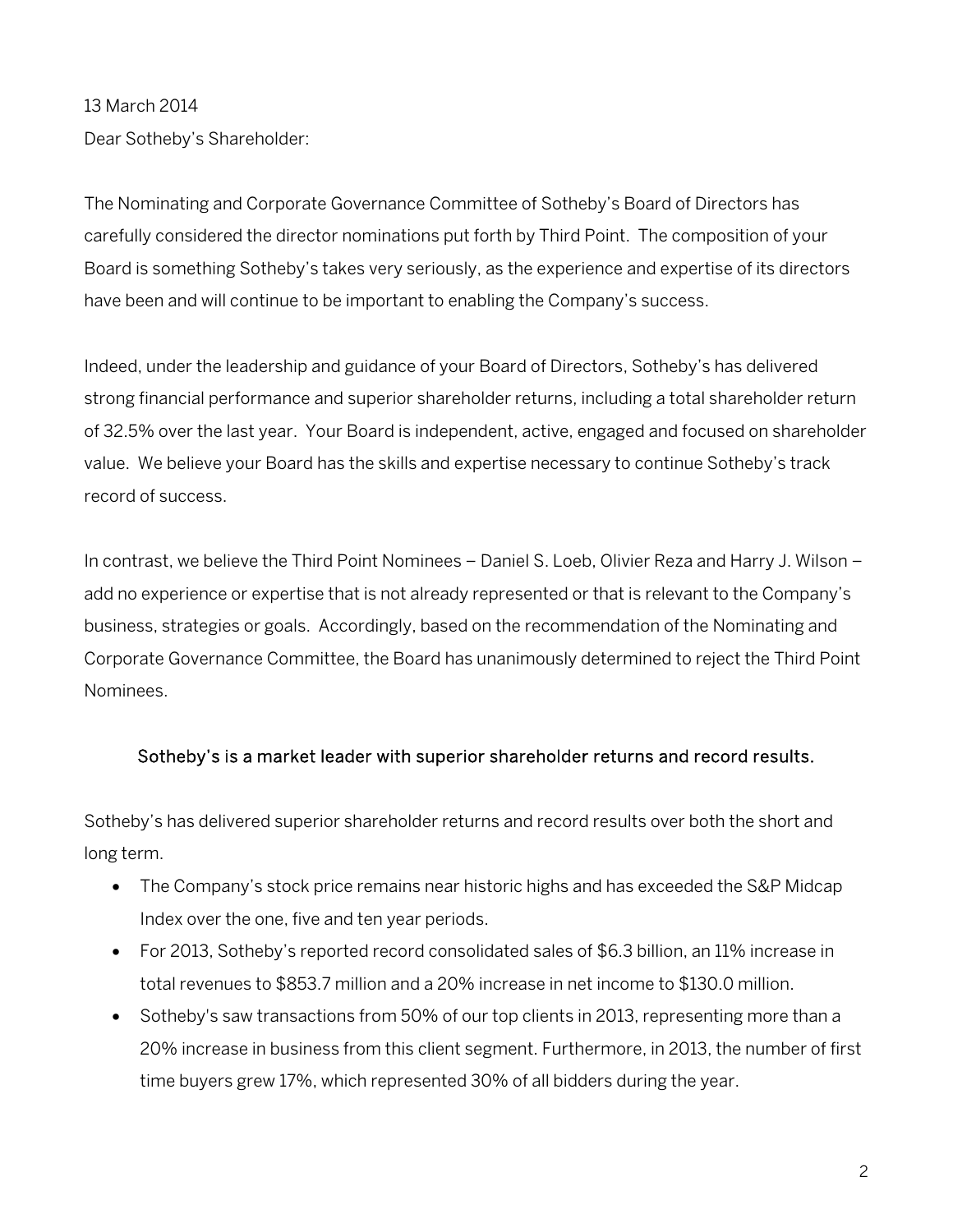- The Company has made a major investment in digital, including the online bidding platform BIDNow, which saw a 21% increase in transactions in 2013.
- Sotheby's continued engagement efforts in Asia last year resulted in a 28% increase in transacting clients in China, with net sales among Chinese buyers growing 58% over 2012.
- Client satisfaction surveys in 2013 showed steady increases over the previous year, a strong indicator that Sotheby's investments in improving the experience of our most important client relationships are working.

## Sotheby's benefits from a solid financial foundation appropriate to the needs of the business.

Earlier this year, we announced the Company's new Capital Allocation and Financial Policy Plan. This plan followed an extensive evaluation by Sotheby's Board of Directors and leadership team and considered input from shareholders, including Third Point. In addition to a significant return of capital, including a \$300 million special dividend, a \$150 million share repurchase program, and a commitment to return any excess capital to shareholders on an annual basis, this plan also establishes a financial policy framework with clear financial return hurdles for future investment decisions. We believe this plan helps ensure that Sotheby's remains in the strongest position to compete and succeed in the marketplace.

We are committed to growing with discipline. Your Board and management have worked to ensure that the Company's operations run efficiently, but without compromising service to clients. This includes establishing a culture of productivity and financial discipline with \$22 million of cost savings already identified for 2014 – and we won't stop there. In a business with considerable revenue variability, focusing on reducing costs is a crucial and continuous part of Sotheby's efforts to drive shareholder value. We expect to identify and communicate additional cost reductions in 2014 and beyond.

At the same time, we are making important investments in key initiatives that support Sotheby's growth both today and into the future, including in new technology, client service and emerging markets, where an increasing portion of the Company's auction sales are generated annually. These innovations position Sotheby's to leverage its advantages as a truly global auctioneer.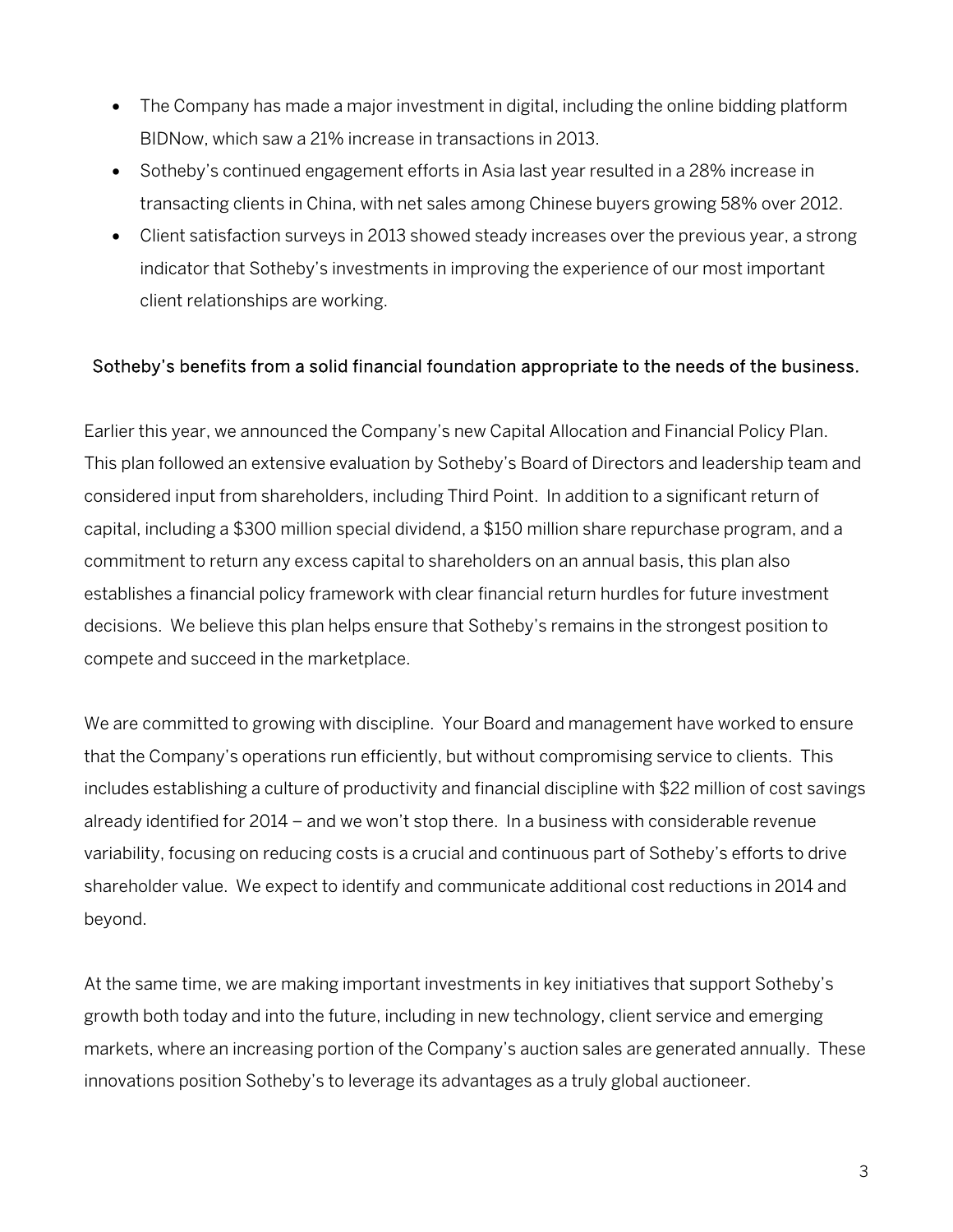## Your Board has the strength, diversity, experience and qualifications to continue to provide effective and independent oversight and direction.

Your Board is composed of 12 highly qualified directors, 10 of whom are independent. The Nominating and Corporate Governance Committee regularly reviews the composition of the Board to assess whether it has the right mix of skills and experience, and if it is necessary to add directors to build upon certain relevant expertise. To that end, we will have added five new independent directors in the past three years, including our Lead Independent Director, a role established by the Board in 2012. These new directors include a group of highly qualified, independent thinkers:

- On March 13, 2014, we announced that Jessica Bibliowicz has been nominated to stand for election to Sotheby's Board at the 2014 Annual Meeting. Ms. Bibliowicz brings significant leadership skills and entrepreneurial and finance experience to your Board, having built a successful client service business at National Financial Partners Corp., where she served as Chairman and Chief Executive Officer.
- On March 13, 2014, we announced that that Kevin C. Conroy has been nominated to stand for election to Sotheby's Board at the 2014 Annual Meeting. Mr. Conroy brings significant digital, advertising and media experience and an extensive background in managing popular global Web brands, including AOL, AIM and Netscape.
- Domenico De Sole became a director in December 2013 and assumed the role of Lead Independent Director on December 13, 2013. Mr. De Sole brings extensive experience building global luxury brands as well as significant legal experience.
- Daniel Meyer joined your Board in May 2011. As the President of Union Square Hospitality Group since 1996, Mr. Meyer has significant experience building trusted, client service oriented consumer brands, as well as strong connections and name recognition in the critical New York market.
- Marsha E. Simms joined your Board in May 2011, having served as a partner of the international law firm Weil, Gotshal & Manges LLP until her retirement in 2010. Ms. Simms has substantial legal and financial skills, including finance and debt restructuring, and a strong governance background.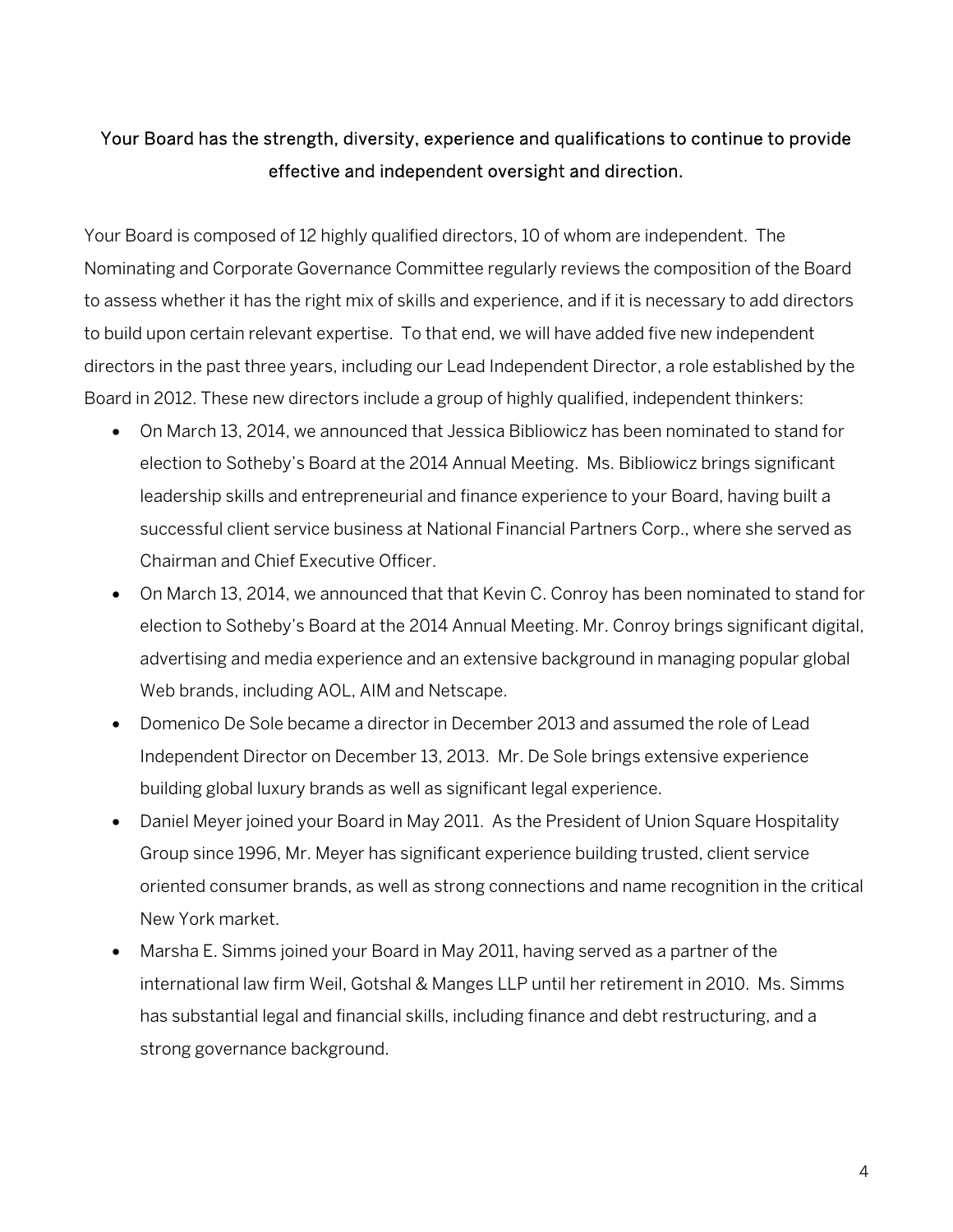Together, the Sotheby's Board possesses distinct knowledge and expertise that is critical to the Company's success. This includes significant experience leading and profitably growing other public and private companies with global luxury brands in key markets Sotheby's has targeted for growth, including Asia and Europe. Your Board also includes directors who have long-standing, global relationships within the art world and high-end luxury goods category, and directors with unique commercial insight into luxury goods. Sotheby's directors have experience and backgrounds in disciplines that are highly relevant to the Company's businesses, including marketing, finance, banking, real estate, client service and law. Your directors have demonstrated success leading corporate change and value creation through financings, capital allocation strategies and business development.

Each member of your Board is committed to continuing to deliver superior results and serve the best interests of all Sotheby's shareholders.

## Your Board is committed to sound corporate governance policies and practices.

The Sotheby's Board, with substantive feedback from shareholders, recently approved a number of enhancements to the Company's corporate governance. Among others, the enhanced governance guidelines and best practices unanimously approved by the Sotheby's Board include:

- Enhanced responsibilities for Sotheby's Lead Independent Director, including engaging with shareholders and facilitating director evaluations;
- Mandatory retirement guidelines for non-management directors;
- Specific guidelines designed to support direct communications between shareholders and members of the Board, including the Lead Independent Director;
- Revisions to make equity awards more long-term focused for all executive officers, and enhanced transparency of the disclosure regarding performance measures and payout rationale; and
- The incorporation of "360-degree" evaluations in the Board's assessment of both individual director performance and the contributions of Board committees.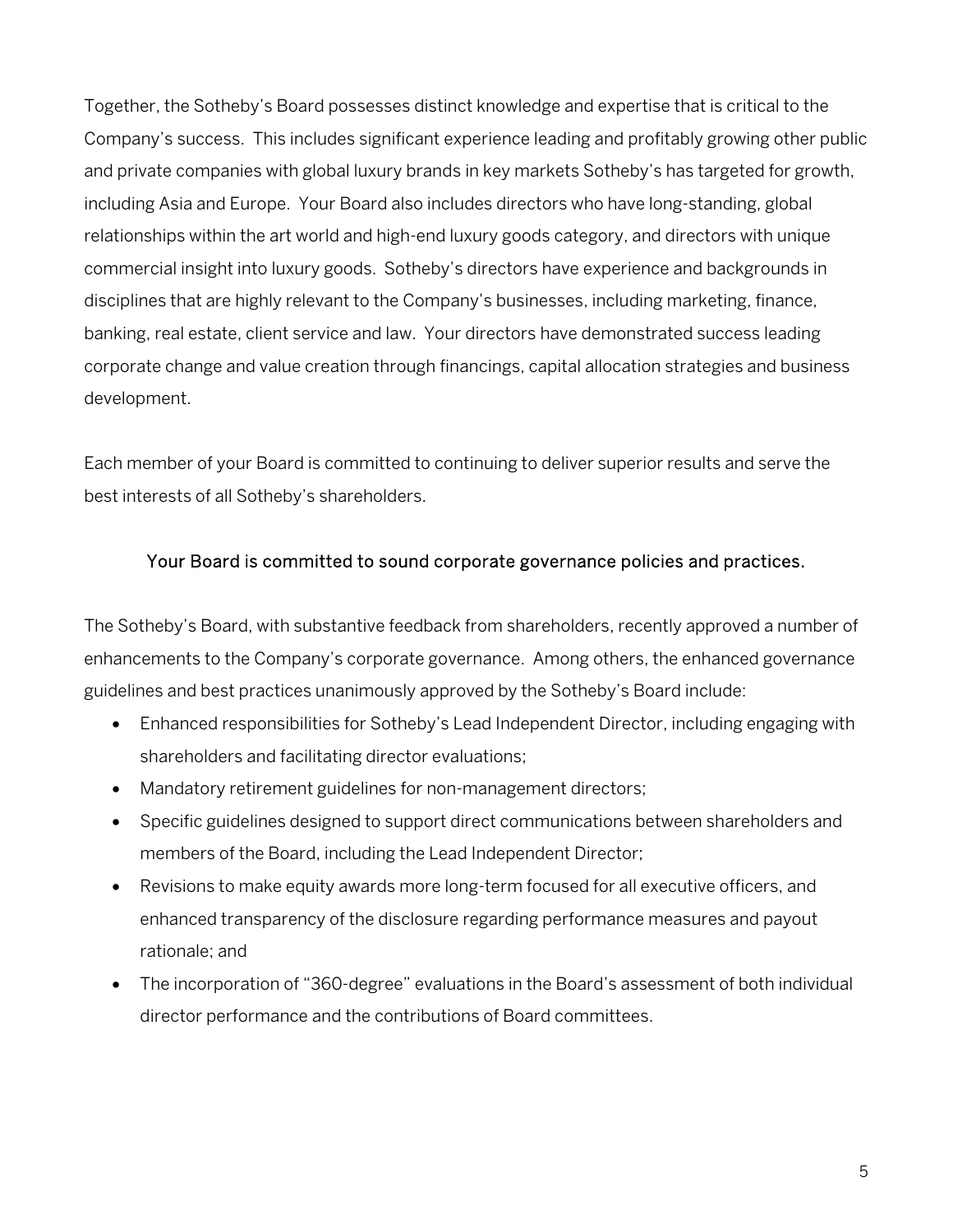# Your Board is committed to doing what is in the best interests of ALL Sotheby's shareholders. We believe shareholders should question whether Mr. Loeb will do the same putting ALL shareholders' interests first.

Sotheby's has engaged in extensive discussions with Third Point over the past several months in an effort to reach a resolution that would avoid a costly and disruptive proxy contest. In doing so, we offered to appoint Mr. Loeb to the Sotheby's Board of Directors, where he would also serve on three committees – the Nominating and Corporate Governance Committee, the Audit Committee and the Finance Committee.

This offer reflected your Board's efforts to work constructively to avoid a distracting proxy contest and not any experience or expertise that Mr. Loeb could bring to the Board.

We are prepared to continue to engage with Mr. Loeb as a shareholder, as we do with all of our shareholders. However, Mr. Loeb's abrupt decision to launch his proxy campaign in the midst of constructive dialogue has caused us to doubt his ability to work effectively as a Board member to serve the interest of all shareholders. In addition, Sotheby's shareholders should question whether Mr. Loeb will make a commitment to long-term directorship, given that his average tenure as a public company director is only between one and two years.

# Sotheby's Board has concluded that Mr. Loeb's nominees add no relevant skills, experience or expertise that is not already effectively represented on the Board.

As jewelry designers, Mr. Reza's family has long been known to Sotheby's. Mr. Reza recently left investment banking to join his family's business. His experience in jewelry is too recent to allow him to conduct meaningful oversight, and your Board already has deep luxury goods expertise as well as deep expertise in finance, mergers and acquisitions, and capital allocation. While we appreciate the perspective Mr. Reza brings to jewelry design, we do not believe this skill set is needed on your Board in order to execute the Company's strategy or to enhance shareholder value.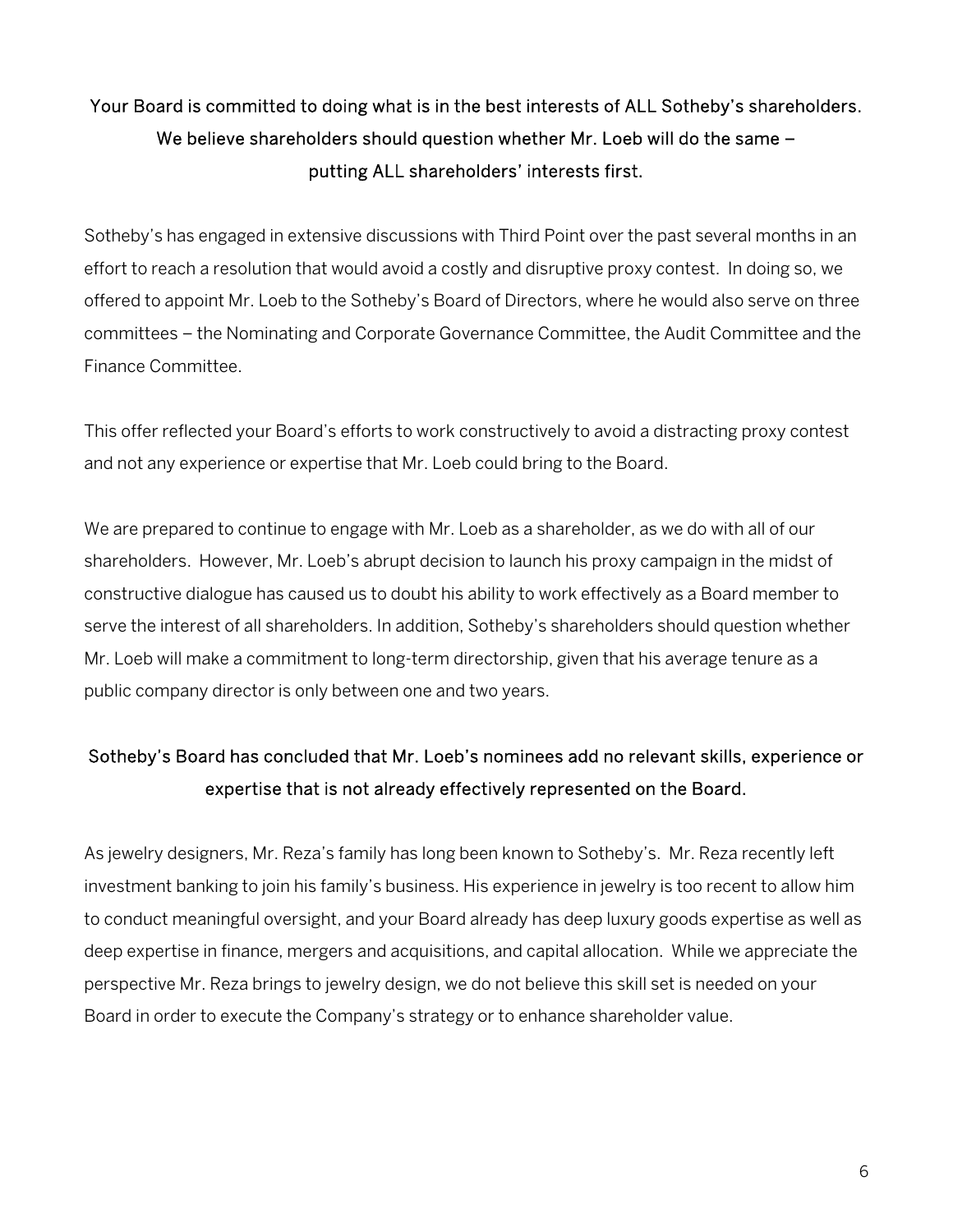As Mr. Loeb's public materials state, Mr. Wilson's skills include distressed debt and corporate restructuring. Sotheby's financial strength and performance make it clear that a corporate restructuring, akin to his experience advising on the federal bailout of General Motors, would not be relevant to Sotheby's shareholders.

Sotheby's is a market leader that generates 29% EBITDA margins\* and has appropriate liquidity to not only invest for future growth, but also to return over \$300 million to shareholders in the nearterm. The Company's Capital Allocation and Financial Policy Plan has been widely well received. Even Mr. Loeb has acknowledged that this plan is the "right approach."

Sotheby's has the right Board, the right leadership team and the right strategy in place to deliver value for ALL Sotheby's shareholders now and over the long term.

The Board will present its recommended slate of director nominees in Sotheby's definitive proxy statement and other materials, including the Company's GREEN proxy card, to be filed with the Securities and Exchange Commission and mailed to all shareholders eligible to vote at the 2014 Annual Meeting, which has yet to be scheduled. Sotheby's shareholders are not required to take any action at this time.

| /s/                                             | $\sqrt{2}$                |
|-------------------------------------------------|---------------------------|
| Bill Ruprecht                                   | Domenico De Sole          |
| Chairman, President and Chief Executive Officer | Lead Independent Director |

Additional information concerning Sotheby's corporate governance guidelines, including the enhancements announced today, are available on Sotheby's website.

#### **\* Reconciliation of Non-GAAP Financial Measures**

The following is a reconciliation of net income to EBITDA for 2013 (in thousands of dollars):

|                                                | 2013            |
|------------------------------------------------|-----------------|
| Net Income                                     | \$130,006       |
| Income tax expense                             | 55,702          |
| Income tax expense related to equity investees | 12 <sup>°</sup> |
| Interest income                                | (2,801)         |
| Interest expense                               | 42.712          |
| Depreciation and amortization                  |                 |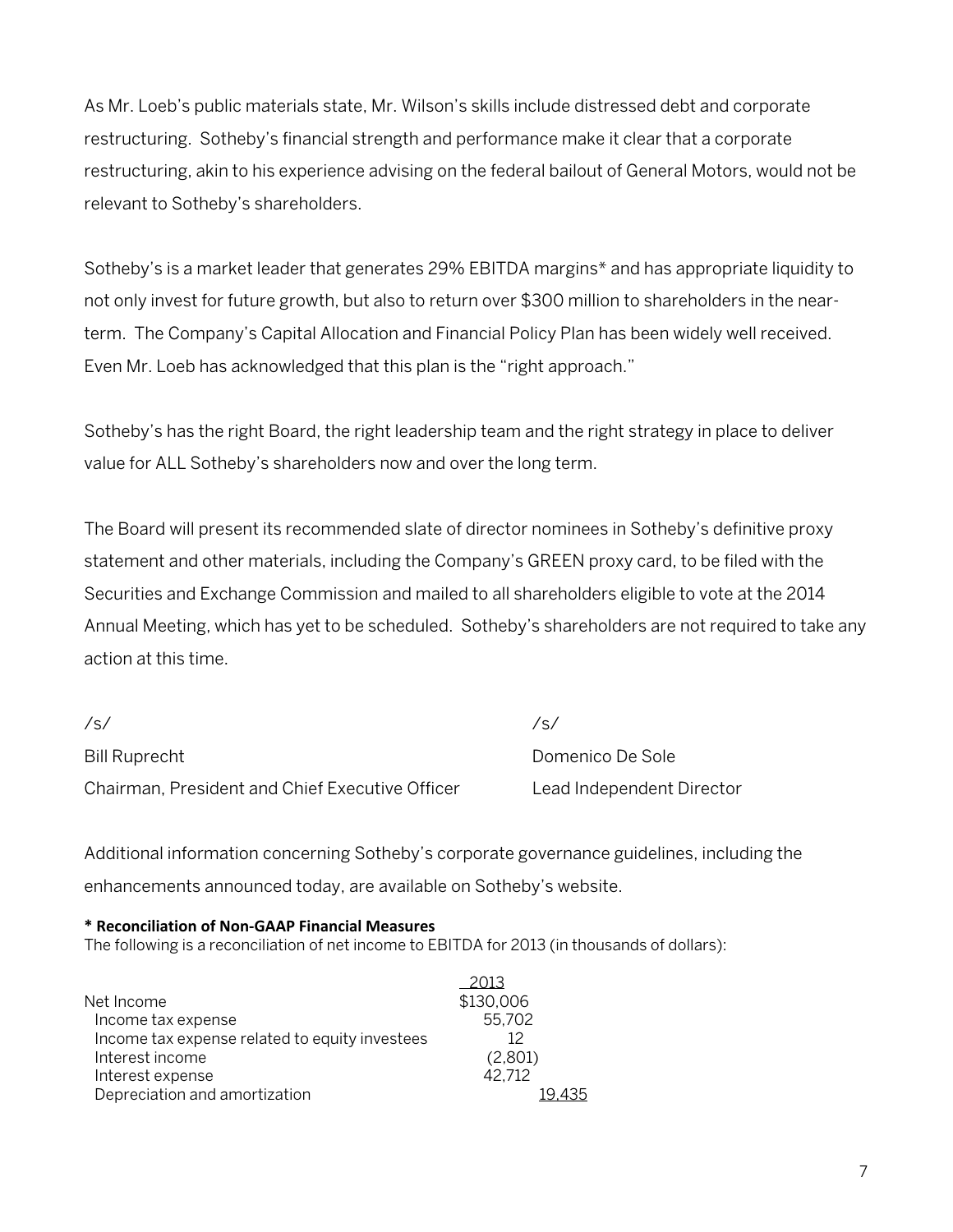#### EBITDA \$245,066

#### Forward-looking Statements

This release contains certain "forward-looking statements," as such term is defined in Section 21E of the Securities Exchange Act of 1934, as amended, relating to future events and the financial performance of Sotheby's. Such statements are only predictions and involve risks and uncertainties, resulting in the possibility that the actual events or performance will differ materially from such predictions. As such, readers are cautioned not to place undue reliance on forward-looking statements, which speak only as to management's plans, assumptions and expectations as of the date hereof. In addition to the considerations and factors referred to in this release and prior filings and releases, major factors which Sotheby's believes could cause actual events to differ materially include, but are not limited to, the overall strength of the international economy and financial markets, political conditions in various nations, competition with other auctioneers and art dealers, the success of Sotheby's risk reduction and margin improvement efforts, the amount of quality property being consigned to art auction houses, the marketability at auction of such property, the success of Sotheby's future auction sales and the results and reception of Sotheby's announced capital allocation and financial review and other initiatives, including but not limited to its cost reduction initiatives, review of its real estate portfolio and related alternatives and its plans and framework for returning capital to stockholders and optimizing its capital structure and financial policies. Please refer to Sotheby's most recently filed Form 10-Q (and/or 10-K) and other filings for a more comprehensive list of material Risk Factors. Sotheby's disclaims any duty to update or alter any forward-looking statements, except as required by applicable law.

#### Important Additional Information

Sotheby's, its directors and certain of its executive officers are participants in the solicitation of proxies from stockholders in connection with Sotheby's 2014 Annual Meeting of Stockholders. Sotheby's intends to file a proxy statement and GREEN proxy card with the U.S. Securities and Exchange Commission (the "SEC") in connection with such solicitation of proxies from Sotheby's stockholders. SOTHEBY'S STOCKHOLDERS ARE STRONGLY ENCOURAGED TO READ ANY SUCH PROXY STATEMENT (INCLUDING ANY AMENDMENTS AND SUPPLEMENTS) AND ACCOMPANYING GREEN PROXY CARD WHEN THEY BECOME AVAILABLE AS THEY WILL CONTAIN IMPORTANT INFORMATION.

Information regarding the names of Sotheby's directors and executive officers and their respective interests in Sotheby's by security holdings or otherwise is set forth in Sotheby's proxy statement for the 2013 Annual Meeting of Stockholders, filed with the SEC on March 26, 2013. To the extent holdings of such participants in Sotheby's securities have changed since the amounts described in the 2013 proxy statement, such changes have been reflected on Initial Statements of Beneficial Ownership on Form 3 or Statements of Change in Ownership on Form 4 filed with the SEC. Additional information can also be found in Sotheby's Annual Report on Form 10-K for the year ended December 31, 2013, filed with the SEC on February 27, 2014.

These documents, including any proxy statement (and amendments or supplements thereto) and other documents filed by Sotheby's with the SEC, are available for no charge at the SEC's website at http://www.sec.gov and at Sotheby's investor relations website at

http://investor.shareholder.com/bid/index.cfm. Copies may also be obtained by contacting Sotheby's Investor Relations by mail at 1334 York Avenue, New York, NY 10021 or by telephone at 800-700-6321 or 212- 894-1023.

FOR MORE NEWS FROM SOTHEBY'S

Visit: www.sothebys.com/en/news-video.html Follow: www.twitter.com/sothebys Join: www.facebook.com/sothebys & www.weibo.com/sothebyshongkong Watch: www.youtube.com/sothebys

Sotheby's has been uniting collectors with world-class works of art since 1744. Sotheby's became the first international auction house when it expanded from London to New York (1955), the first to conduct sales in